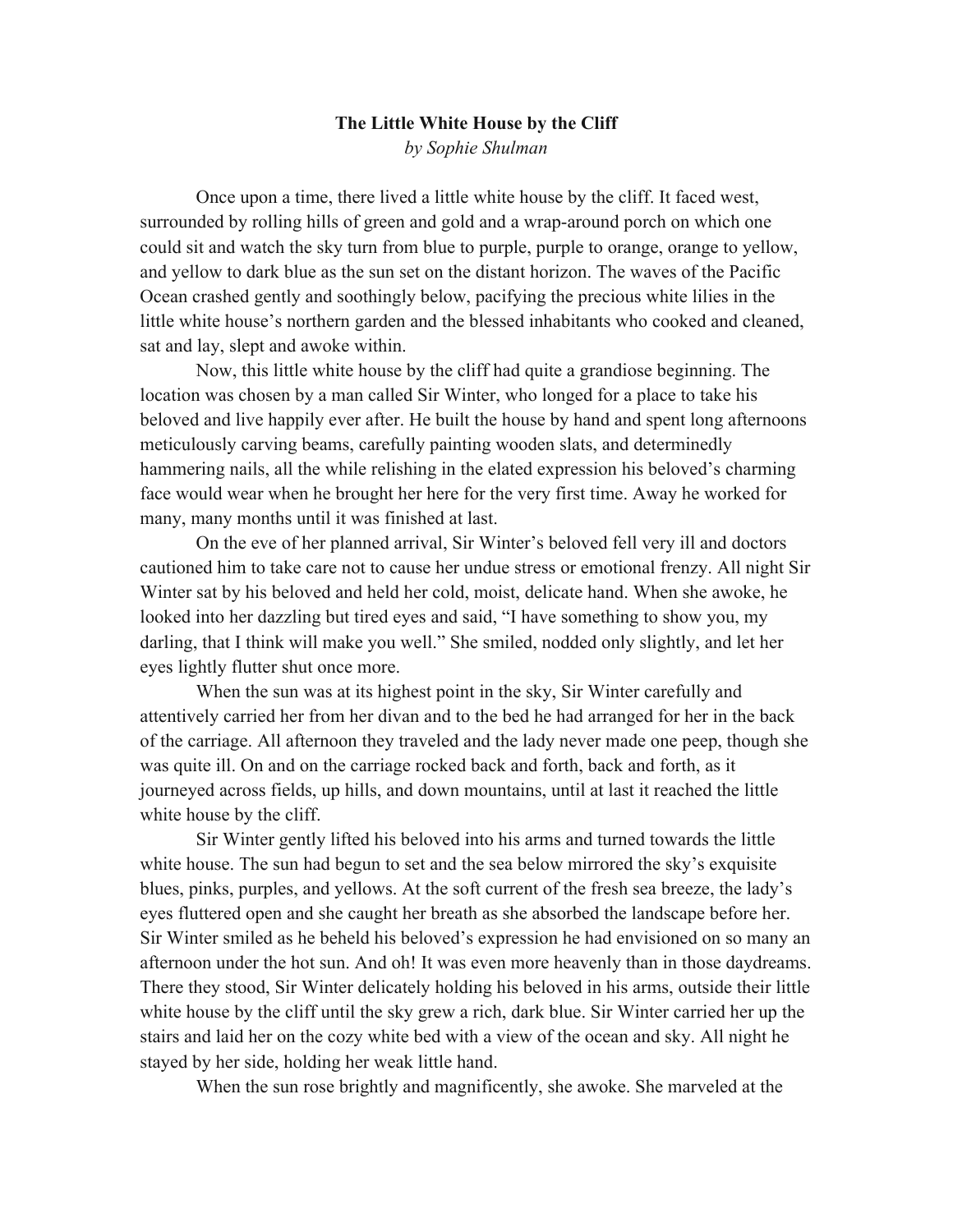sight, but grew more ill yet.

 "One more sunset, I shall see. I must see," she whispered to her cavalier, for they both perceived that her time was coming to an end. All day they lay together and watched the sun rise, peak, and begin to fall.

 That evening presented the most brilliant, majestic, transcendent sunset that ever existed. All shades of blue, yellow, red, orange, purple, green, and grey, all joined together to beget a breathtaking image. And when the last tip of the bright sun dipped below the horizon, the lady's eyes fluttered one last time and never opened thereafter.

 Sir Winter grievously but virtuously laid his beloved to rest in the northern garden of the little white house by the cliff. And on her grave planted dozens and dozens of white lilies, for her name had been Lily.

 Sir Winter lived in the little white house by the cliff for the rest of his life, watching the sunset every night from the cozy white bed, thinking fondly of his departed lady, until one day he too laid his eyes to rest for the last time as the tip of the sun disappeared behind the horizon.

 Thenceforward, the little white house by the cliff sheltered a multitude of people. But one of its tenants over these many years was particularly special. The little boy named Sam, a scrawny young lad who wore thick, round spectacles, cherished the little white house by the cliff perhaps as much as had Sir Winter. Having discovered the little white house during a time when it was empty and abandoned, little Sam found solace in its peaceful exterior and charming air. Little Sam had many brothers and sisters and when they became too much for him, he would run away to the little white house by the cliff and watch the beautiful sunset. He would grace his small fingers across the wooden beams on the porch and wonder who else had touched them. He would watch the sunset from the porch and query about who else in the world was watching it, too. When the growth of his siblings began to outgrow his family's home, he told his Mum and Pa about the little white house by the cliff. They soon moved in and they, too, fell very much in love with it. But having been the first of his family to uncover its magic, little Sam secretly believed he was its true owner.

 In the little white house by the cliff, little Sam grew and matured. His bedroom floor that was once home to his wooden spaceships and boats, comic books, and schoolbooks soon cleared of all such childhood belongings as he grew into adulthood. In his bed, he had been ill and well; in the kitchen he had eaten good and bad food, drank water and wine, experienced starvation and distention; in the garden he had planted new flowers and uprooted weeds; on the porch he watched the sun rise and the sun set; and in the grand room he had decorated Christmas trees, hung stockings, and eaten chocolates. The walls had been yellow with green stripes, blue with white flowers, and plain, dull white. The beams had been broken and repaired, many times by Sam himself. There were scuffs in the walls where he would play with his toy soldiers too roughly, cracks in the wooden floor from boots stomped too hard, and strips of wallpaper hanging from small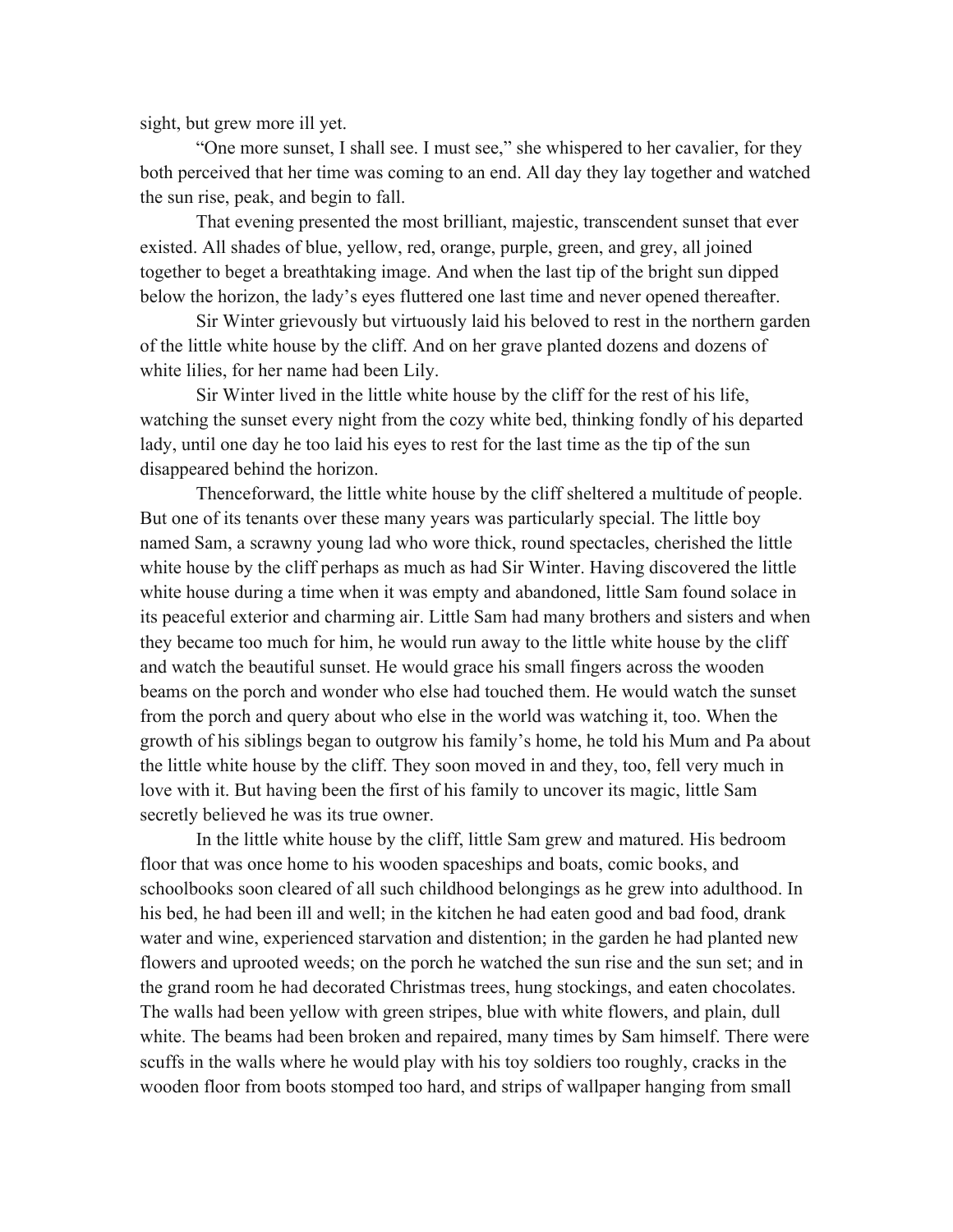corners of the kitchen that were too high to be mended. His brother and his sisters had been born in the room in which the sun set most vibrantly; his eldest sister and mother had died in that very same room, too. Sam and the little house by the cliff had been witness to such happiness, tragedy, joy, loss, and gain.

 Life, as usually happens during its course, sometimes takes us elsewhere, in a direction unexpected. And this being so, Sam was drawn away from the little white house by the cliff when he was a young man. He fell in love with a beautiful woman named Sarah and acquired a job as her father's apprentice. Many years passed without returning to the little white house, although it lay safely in his heart all the while.

 A considerable time later, the house stood abandoned once again and received its first visitor in a long while – a man by the name of Bo. His truck rocked back and forth, back and forth, over the lumps of mud and weeds outside the house until it came to a stop. Bo hopped out and glanced wearily up at the little white house by the cliff. It was quite late - nearly sunset - and his wife and children would be angry if he did not make it home for dinner. He pulled out his clipboard and began jotting down notes as he leaned against the side of his truck that read *Bo Construction* in big black letters.

"Excuse me?"

 Bo nearly fell over at the sound of the sweet, timid voice, for he thought himself very much alone and had been absorbed in his work. He glanced around suspiciously and after a few seconds, located the source. A small, very old man stood a few feet from the truck. He had white, thinning hair and was hunched over with age. His eyes, kind and wise, lay behind large, thick, round spectacles. Bo lowered his clipboard.

"My apologies, I did not mean to startle you, sir," the old man declared softly.

"Oh, n-no, all is well." Bo studied the old man. "Can I help you?"

"Why, yes, I believe you can," replied the old man, taking a step forward.

"What can I do for you?" Bo inquired hesitantly.

 The old man took a few more slow but steady steps forward, his eyes transfixed upon the little white house by the cliff that was nearly silhouetted against the coming sunset.

"Lovely little house, isn't it?"

 Bo glanced at the house with its broken window glass, shredded wooden porch beams, and peeling paint.

"You know," the old man continued without Bo's response, "this is a very special house." Bo looked at the old man with fatigue and noted apprehensively the sun low in the sky. They stared at the house in silence for a few moments, the old man captivated and enchanted, Bo indifferent and anxious. "Why are you tearing it down?" the old man asked with such innocent simplicity it was as if asked by a child.

 "Well, sir. It's a nice piece of land here, and uh, there's people want to capitalize on it."

"But do you know what you are destroying?" The old man's eyes were still glued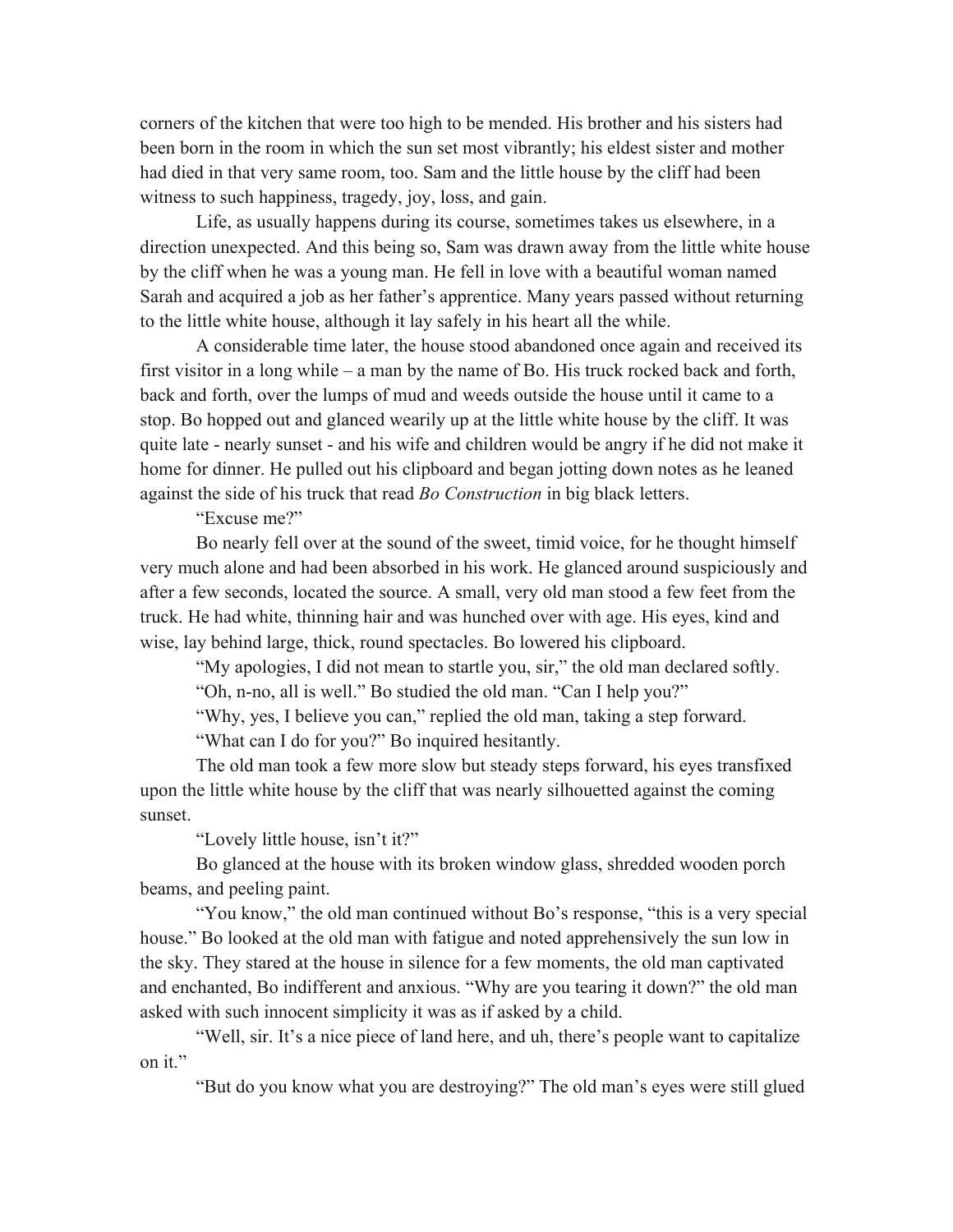to the little white house as he wore an expression of placidity and sadness. Bo once again looked at the house and saw only its decrepitude.

Bo sighed. "Sir…"

"I grew up in this here house." The old man's voice was a nostalgic whisper.

Bo sighed once more. "I am sorry sir, but there's nothing can be done."

 "But you do not know what you are demolishing." The old man grew a little sterner but kept his voice low. "Do you not see its beauty?"

 Bo looked at the house and still saw nothing special. "It is not my job to see beauty in the buildings I knock down." When the old man did not answer or move, Bo continued. "Sir, you are talking to the wrong man. I am just the contractor. I do not have the power to change anything."

 "Don't you?" The old man reluctantly tore his eyes away from the little white house and gazed at Bo with bereaved eyes.

"No, sir, I do not."

 A few more seconds did the old man stare at Bo, until he turned toward the house and began walking.

"Follow me," he said.

 Bo stood by the truck. "Look, mister, I don't have time for games. I have a wife and children I must get home to. And as I said, I do not have the power…"

"Please." It was unclear whether this was an appeal or an order.

 Reluctantly and with a sigh, Bo followed the old man into the house, the sun setting even lower in the sky. Perhaps I will humor this poor old man, albeit only briefly, Bo reasoned. After all, this was his childhood home.

 The old man arduously climbed the broken boards that were the stairs leading to the wrap-around porch. He pushed open the front door gently but purposely, as if he knew the door would be unlocked and the house would be waiting for him. Bo followed, staring apprehensively at the cracked floorboards as he entered the front room.

 "We put our Christmas tree here," the old man recounted, pointing to a spot in the corner collecting dust and maggots. "Always here." The old man chuckled softly. "One year, my father suggested we put it over there, in the far corner, so it would take up less room. More practical, he said. My father, always the sensible one. My mother, though, protested wildly at the proposal. She liked how the Christmas tree crowded our space, how the presents overflowed beside the fireplace so we would have no room to put our feet. Tradition was always so important to my mother."

 Bo stared at the maggots worming around the dust motes in the corner. He wondered just how many years ago this Christmas had been. From the looks of it, he resolved it had been quite some time.

 "Ah! The mantle." The old man turned to Bo with a blissful grin on his face before turning back to the fireplace. He lightly ran his wrinkled fingers along it, picking up a thick layer of grey dust. "This is where we hung our stockings. Mine was red with a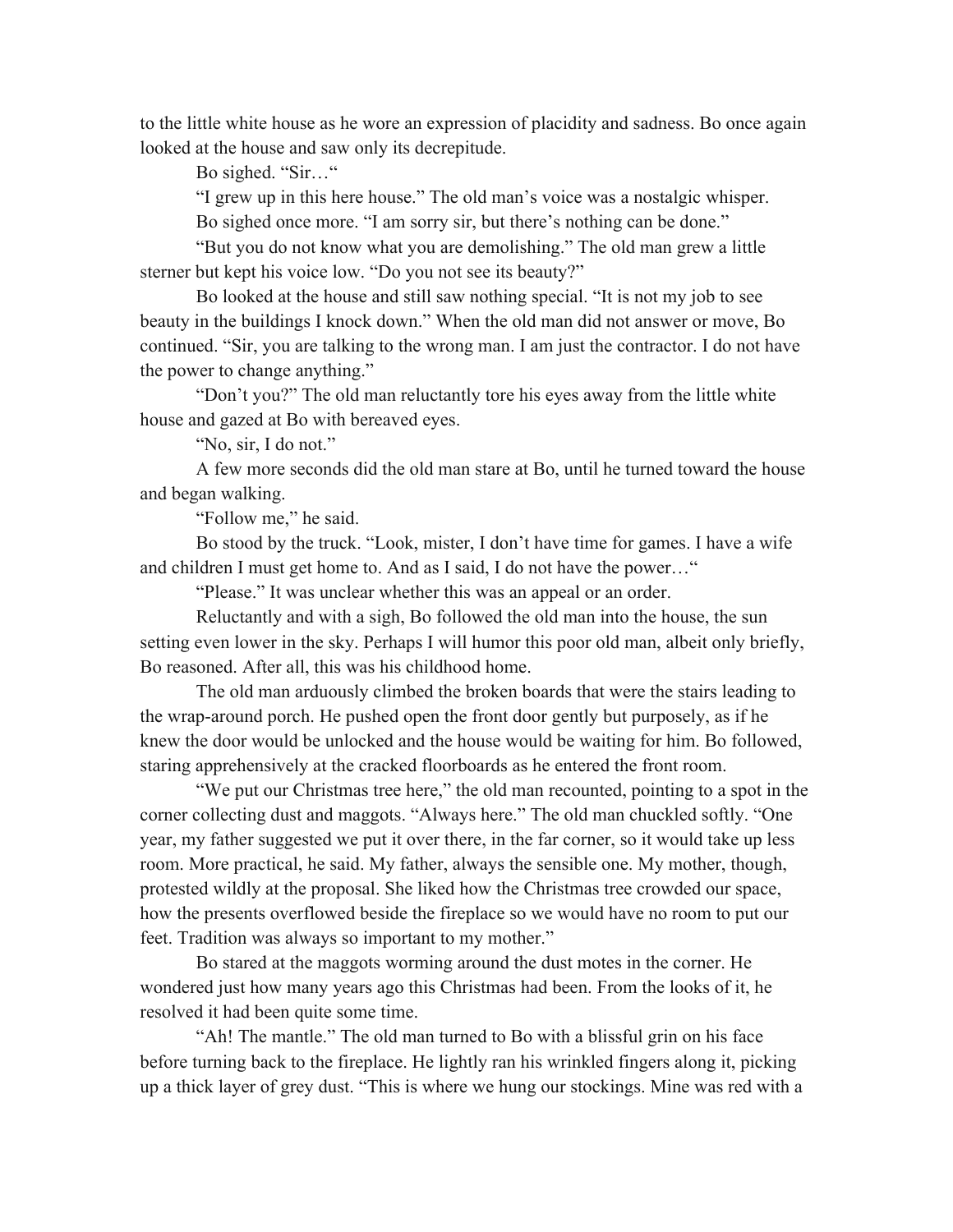cloth truck stitched to the side. My mother stitched it herself. There were so many of us, all the stockings nearly didn't fit! On my  $12<sup>th</sup>$  Christmas, I had to share my stocking with Thomas, my younger brother, because his fell in the fire."

 Bo shifted his weight and glanced around the room impatiently. The sunset was not visible from this room and his ignorance of the time concerned him. Still, he did not want to rush this old and frustratingly wistful man.

 The old man ambled through an archway into the kitchen. An old-fashioned refrigerator stood against the far well next to a black stove, the floor tiled in black and white that one could see used to be shiny but was now dull and cracked.

 "Apple-berry pie." The old man's soft voice was nearly inaudible. "That was my favorite, and my mother made it so well. Sometimes she let me help." He looked towards the breakfast nook that stood by a window facing the ocean that framed the beginnings of an incredible sunset beyond. "We would sit, my sisters and brothers and I, in that breakfast nook and eat our apple-berry pie. There used to hang yellow checkered curtains that set a gold glow about the room when the sun went down. It was glorious." The old man smiled. "Nearly as glorious as the apple-berry pie." The old man turned to exit the room. "Come. Let's move on."

 Bo swayed in his direction. "Listen, mister, I appreciate the trip down memory lane, but I really do have to get going. My wife and kids..."

 "We are almost done." The old man continued through the archway and disappeared.

 Bo followed him into the entryway and watched tensely as the old man began ascending the creaking stairs, one foot at a time. He was hunched over and let out a reluctant gasp every time he painfully heaved himself up the next step. Bo shifted awkwardly.

 "You, uh, need some help there, sir? Those stairs are awfully old and possibly dangerous." Bo glanced around at the cracked walls and chipped paint. "In fact, we really shouldn't be in here at all. It's been abandoned for quite some time and it's not safe."

 The old man gasped again as he lifted himself to the fourth step. "It will be alright. It is a mighty strong house, and I am a mighty strong man." The old man smiled as he moved to the fifth step without a sound. Bo tried to stifle a smile.

 When they reached the top of the staircase, the old man walked intently towards a half-open door off its hinge at the end of the narrow hall, an orange glow emanating from beyond it as if the sun itself was hiding inside the room. It squeaked as the old man carefully pushed it open. He drew in a sharp breath as he turned towards the window facing west. Bo, too, gasped slightly when he entered and beheld the magnanimous sunset flowing into the small bedroom. The walls were cracked, as they were in every other room in the house, the wallpaper was chipped and the floorboards were uneven. But somehow the sunset masked the room's dilapidation.

"Astounding, isn't it?"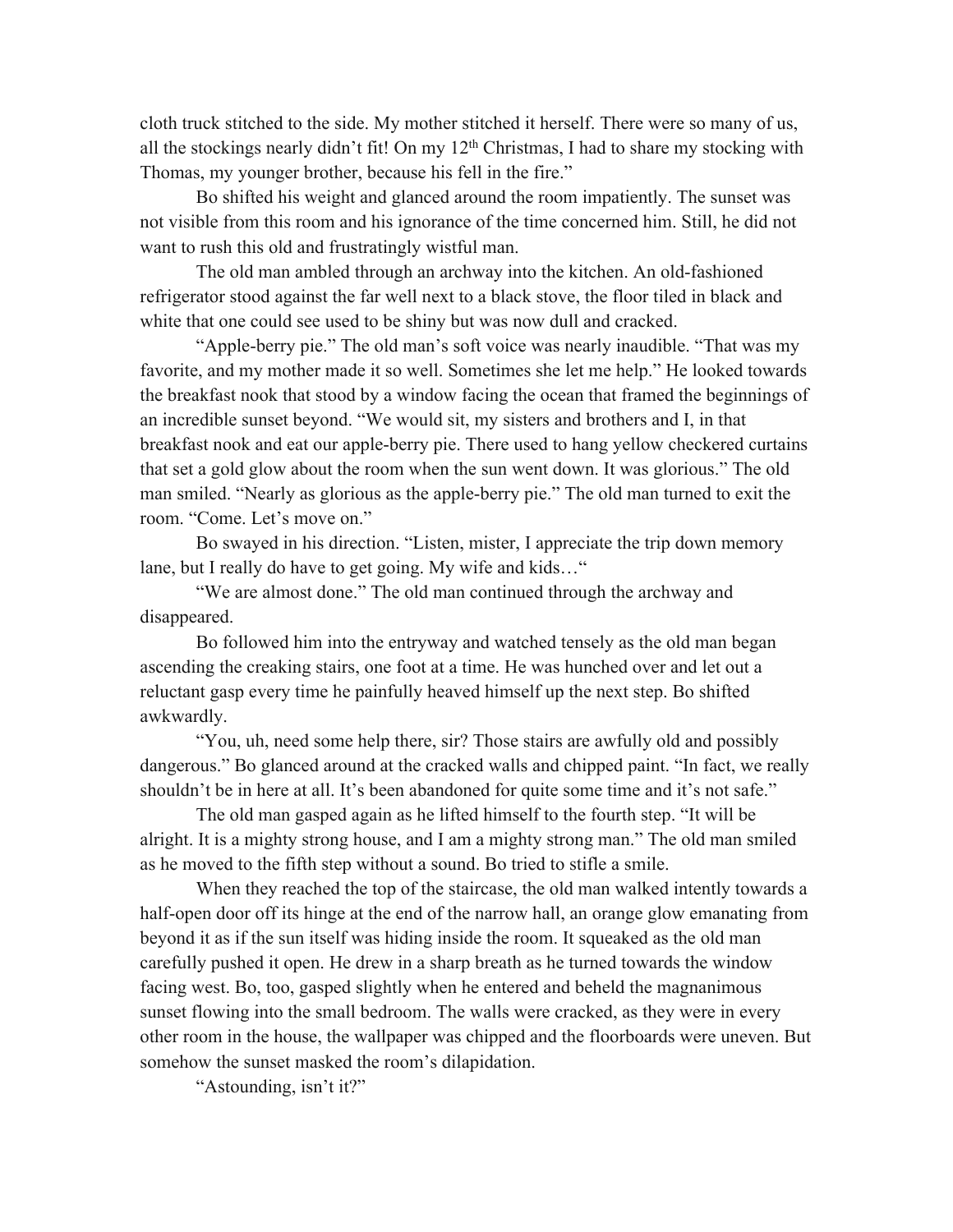"Yes, it really is," Bo whispered, as if hesitant to disrupt the alluring glow.

 "Do you mind if I sit?" the old man motioned to a bare bed, the presence of which Bo failed to recognize until now. "A bit tired. I am old, after all," he said with a wink.

"Sure, sure. Please, sit."

 "Do you see it now?" the old man inquired, his eyes focused on the bright sunset. "The sunset? Of course."

 "No. The sunset is incredible, yes. Always has been. But do you see that this little white house is even more marvelous than the sunset itself?"

 "I can see that it used to be a grand house, indeed. But I believe it is safe to say that it has past its prime."

 "Oh, I very much doubt that." They stood in silence for a few moments. "Do you believe in the power of the imagination, Bo?"

Bo hesitated, caught off guard. "How did you know my…"

 "The imagination is a very exquisite gift. It can show us the past, the present, the future. Through it, we have the capacity to change the past and transform the present before our very eyes. What we see in this world isn't always what is. And while we can take our imagination with us wherever we go, it performs at its best in portals, such as this little white house by the cliff where history, memory, age, and emotion merge to create an indescribable richness. In this age, we are so quick to destroy the old, the decrepit, the broken. If only we could look past those superficialities to the marvelous treasures they once were and could once again be. If only we could imagine. Of course, it takes much work if one is not familiar with it, but once achieved, one will be rewarded with an extraordinary gift. So I ask you, can you see it?"

 Bo looked around the room with care. His eyes located the wooden bedstead, the crack in its center, the initials ineptly engraved on the side; the wavy wallpaper sprinkled with small white paper lilies; the dusty floorboards that looked worn and wise. Suddenly, Bo wondered whose feet had traveled these tired floorboards.

"What happened here, in this room?"

 "Ah, you feel it, don't you? In my lifetime, my sister and brother were born, my mother died; I played with my wooden boats endlessly; my littlest sister bumped her head on that there doorframe and I soothed her; my parents fought and made love; I cried and laughed. It was said that this was the favorite room in the house of its original owner, who built it by hand for his beloved. This room has seen much tragedy, but much, much more love. It's nearly palpable, tangible." The old man looked around the room in awe. "Tell me, what do you see?"

 Bo blushed. He could feel something, whether it was the old man's absurdity or nostalgia rubbing off on him he did not know. Yet he could not see except what was right before him – a ravishing sunset, an ancient bed, a room, and a house in need of extensive repair.

"Close your eyes," said the old man.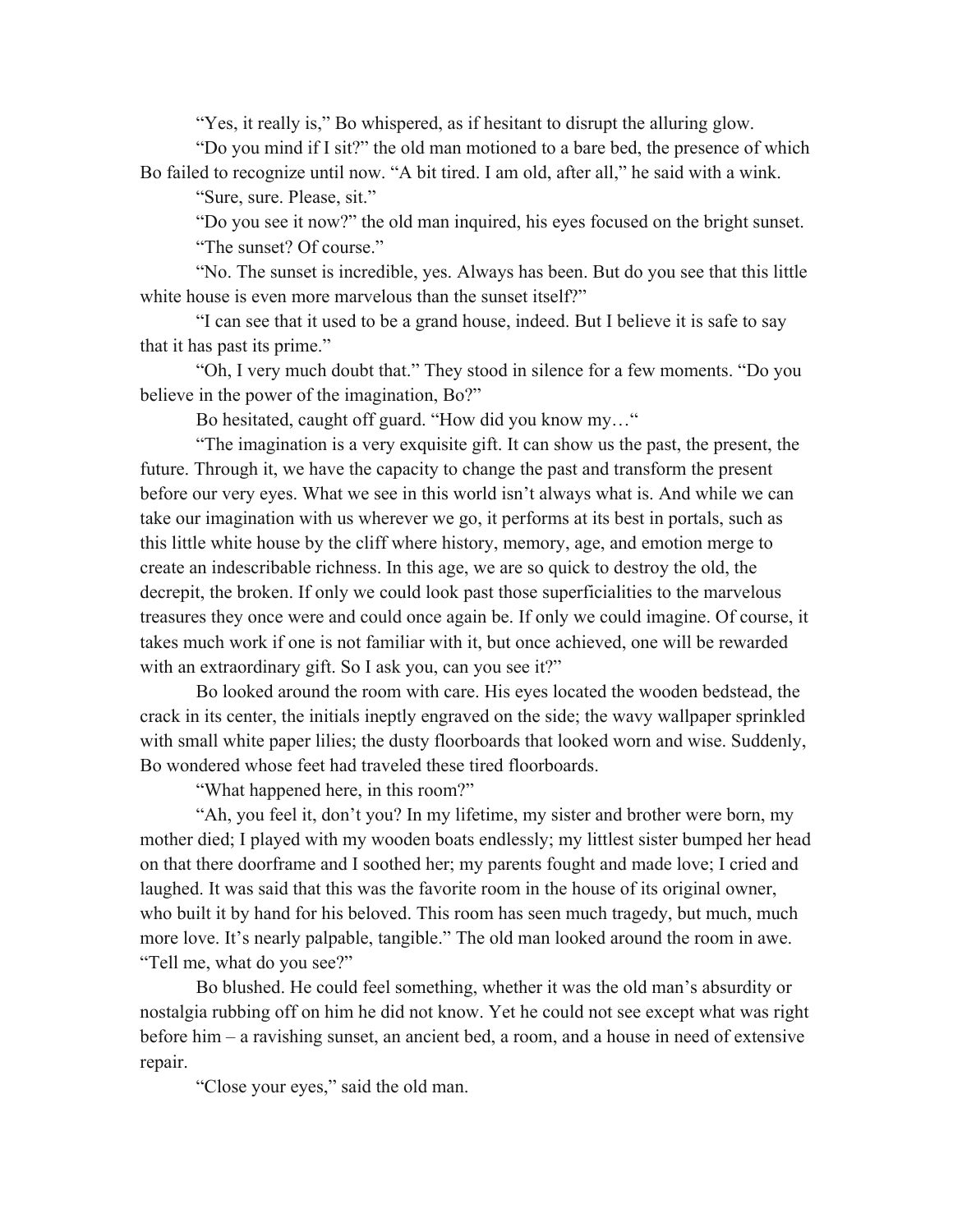Curious and quiet with trepidation, Bo let his eyelids flutter shut.

 "Now, listen carefully and concentrate on what I say," the old man said softly. Bo felt the bright warmth of the sunset on his eyelids. "Imagine two little girls playing happily on the smooth wooden floorboards in the room in which you stand right now." Bo thought of his two young daughters, Clara and Emma, and smiled. "They are wearing the most beautiful white dresses, their curly blonde hair loosely pulled back so as to not disturb their play. They are laughing. One makes her porcelain doll ride a small wooden car while the other brushes her toy horses' mane. The sun is beginning to set, an orange glow bouncing joyously off the clean, fresh wallpaper. A stunning young woman lies delicately on the bed as she knits a small pink sweater, her large round belly extending healthily from her dainty figure. She smiles at the sound of the little girls' precious play on the floor beside her. A man enters carrying a pot of tea and a teacup. He hands it to the lady and she thanks him graciously." Bo could have sworn he smelled a waft of warm, blueberry tea – his wife's favorite. "The man sits beside her and places his large, gentle hand upon her stomach and they kiss. The two little girls, seeing their beloved father, jump upon the bed and playfully pounce on him. He lets out a jubilant guffaw and tickles them until their innocent laughter fills the room with such sweet bliss it might burst. The adorable family, collected in a cozy pile on the bed, turns toward the window and watches as the sun dips down below the distant horizon."

 The old man paused and there seemed not a sound in the room. Bo stood, his eyes still shut tight, mesmerized in this wondrous image. He could still feel the warmth of the setting sun upon his eyelids.

"Now open your eyes."

 Bo was so entranced it took a few moments for him to come to. Only then did he realize he was smiling and felt the soft tear roll down his cheek. He slowly opened his eyes, bracing himself for the blinding sunset. But the room was dark, the sun had set. He glanced around at the peeling wallpaper, uneven floorboards, and broken bedstead; and yet, even though the sun shone no longer, he felt such an intense affection about the room. He saw the dilapidation but no longer felt it. He looked past it to the angelic image of his family sitting on that bed together watching the sun set in the distance.

 Suddenly, he noticed he was alone. Where had the old man gone, he thought? He had been standing by the door and was sure he would have noticed had he brushed past him. The bed didn't even have a dent or any indication that there had been a living being sitting there.

 Then, his eyes located a pair of large round spectacles standing on the bedside table. He walked to them cautiously and picked them up. They were covered in a thick layer of dust and rust had attacked its hinges. Bo looked about the room once more, perplexed and yet at ease, contented. He set the spectacles down carefully and walked out of the room and down the stairs, so deliberately he might have done it a thousand times.

Bo was late for dinner and his wife and children were angry and sad but were